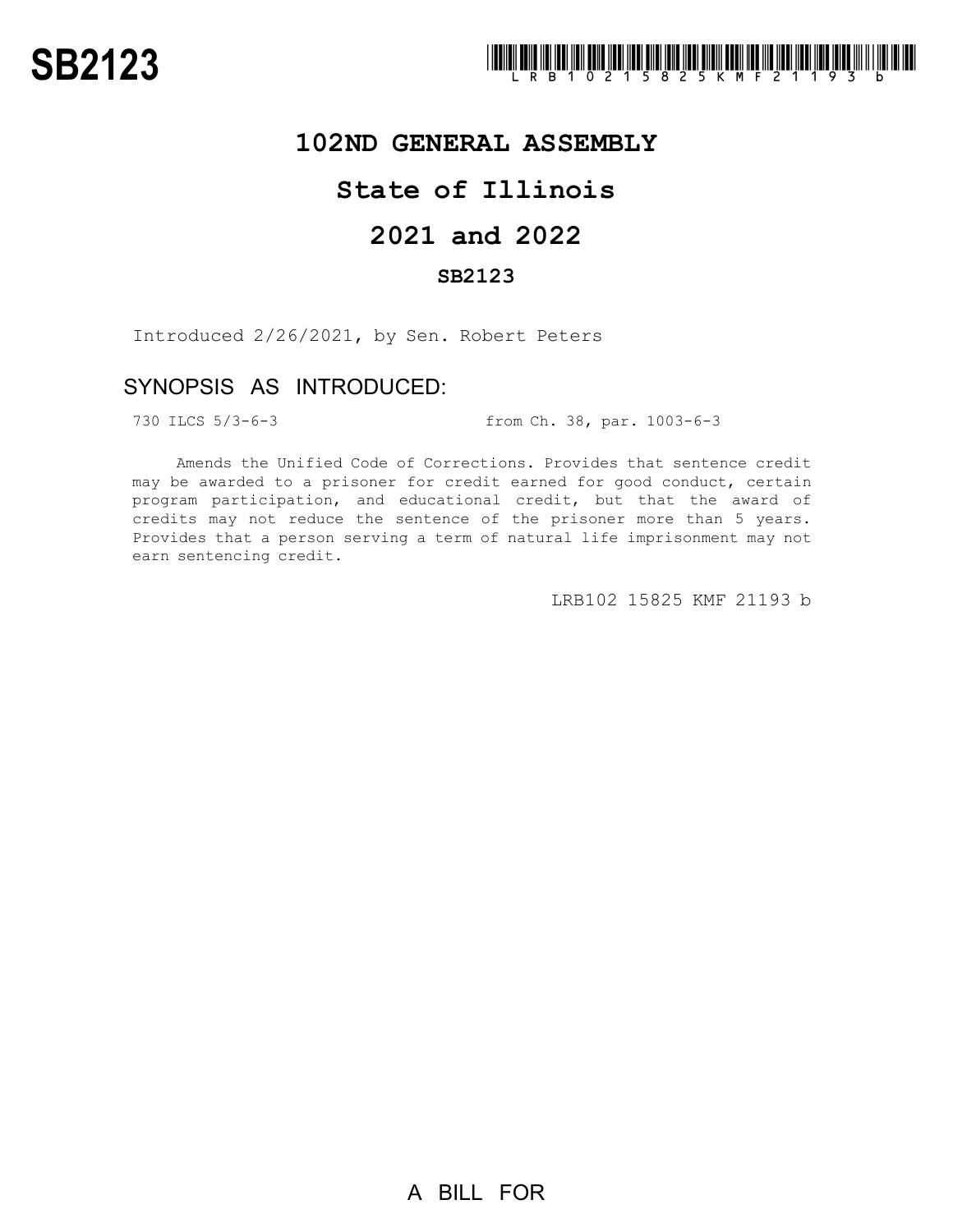1

7

AN ACT concerning criminal law.

#### **Be it enacted by the People of the State of Illinois, represented in the General Assembly:** 2 3

Section 5. The Unified Code of Corrections is amended by changing Section 3-6-3 as follows: 4 5

(730 ILCS 5/3-6-3) (from Ch. 38, par. 1003-6-3) 6

Sec. 3-6-3. Rules and regulations for sentence credit.

(a)(1) The Department of Corrections shall prescribe rules and regulations for awarding and revoking sentence credit for persons committed to the Department which shall be subject to review by the Prisoner Review Board. 8 9 10 11

(1.5) As otherwise provided by law, sentence credit may be awarded for the following: 12 13

(A) successful completion of programming while in custody of the Department or while in custody prior to sentencing; 14 15 16

(B) compliance with the rules and regulations of the Department; or 17 18

(C) service to the institution, service to a community, or service to the State. 19 20

(2) Except as provided in paragraph (4.7) of this subsection (a), the rules and regulations on sentence credit shall provide, with respect to offenses listed in clause (i), 21 22 23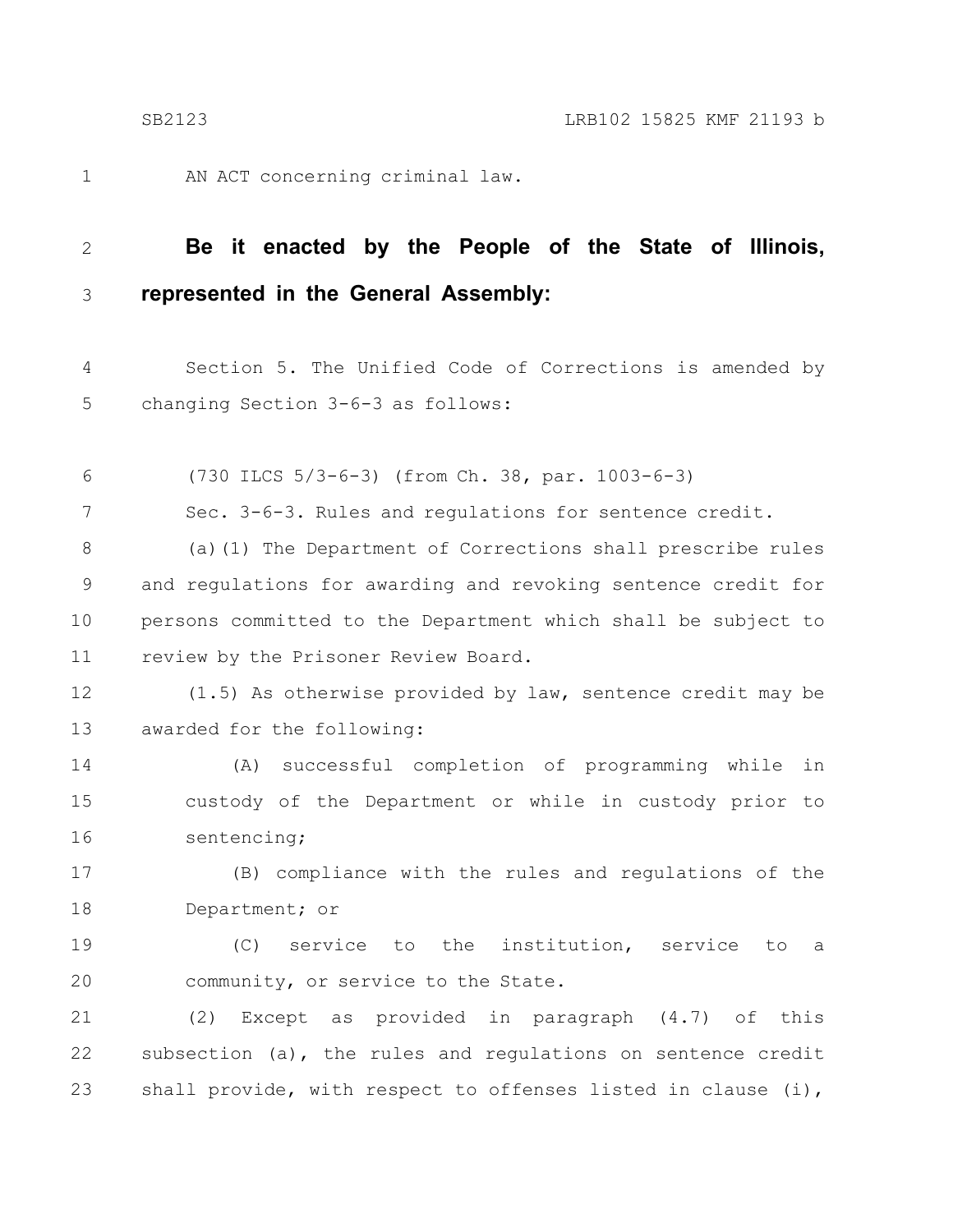SB2123 - 2 - LRB102 15825 KMF 21193 b

(ii), or (iii) of this paragraph (2) committed on or after June 19, 1998 or with respect to the offense listed in clause (iv) of this paragraph (2) committed on or after June 23, 2005 (the effective date of Public Act 94-71) or with respect to offense listed in clause (vi) committed on or after June 1, 2008 (the effective date of Public Act 95-625) or with respect to the offense of being an armed habitual criminal committed on or after August 2, 2005 (the effective date of Public Act 94-398) or with respect to the offenses listed in clause (v) of this paragraph (2) committed on or after August 13, 2007 (the effective date of Public Act 95-134) or with respect to the offense of aggravated domestic battery committed on or after July 23, 2010 (the effective date of Public Act 96-1224) or with respect to the offense of attempt to commit terrorism committed on or after January 1, 2013 (the effective date of Public Act 97-990), the following: 1 2 3 4 5 6 7 8 9 10 11 12 13 14 15 16

(i) that a prisoner who is serving a term of imprisonment for first degree murder or for the offense of terrorism shall receive no sentence credit and shall serve the entire sentence imposed by the court; 17 18 19 20

(ii) that a prisoner serving a sentence for attempt to commit terrorism, attempt to commit first degree murder, solicitation of murder, solicitation of murder for hire, intentional homicide of an unborn child, predatory criminal sexual assault of a child, aggravated criminal sexual assault, criminal sexual assault, aggravated 21 22 23 24 25 26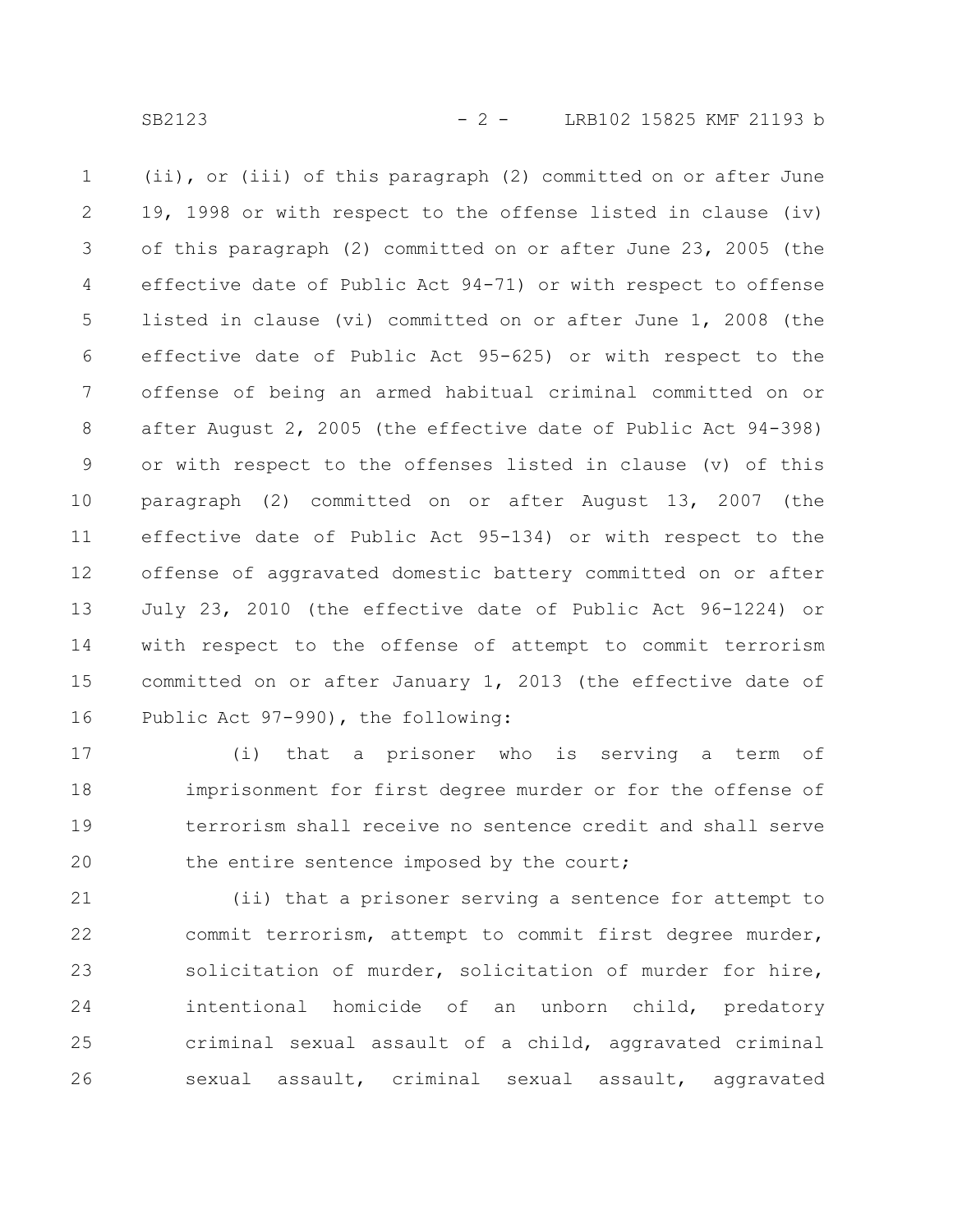kidnapping, aggravated battery with a firearm as described in Section  $12-4.2$  or subdivision (e)(1), (e)(2), (e)(3), or (e)(4) of Section 12-3.05, heinous battery as described in Section 12-4.1 or subdivision (a)(2) of Section 12-3.05, being an armed habitual criminal, aggravated battery of a senior citizen as described in Section 12-4.6 or subdivision (a)(4) of Section 12-3.05, or aggravated battery of a child as described in Section 12-4.3 or subdivision (b)(1) of Section 12-3.05 shall receive no more than 4.5 days of sentence credit for each month of his or her sentence of imprisonment; 1 2 3 4 5 6 7 8 9 10 11

(iii) that a prisoner serving a sentence for home invasion, armed robbery, aggravated vehicular hijacking, aggravated discharge of a firearm, or armed violence with a category I weapon or category II weapon, when the court has made and entered a finding, pursuant to subsection  $(c-1)$  of Section 5-4-1 of this Code, that the conduct leading to conviction for the enumerated offense resulted in great bodily harm to a victim, shall receive no more than 4.5 days of sentence credit for each month of his or her sentence of imprisonment; 12 13 14 15 16 17 18 19 20 21

(iv) that a prisoner serving a sentence for aggravated discharge of a firearm, whether or not the conduct leading to conviction for the offense resulted in great bodily harm to the victim, shall receive no more than 4.5 days of sentence credit for each month of his or her sentence of 22 23 24 25 26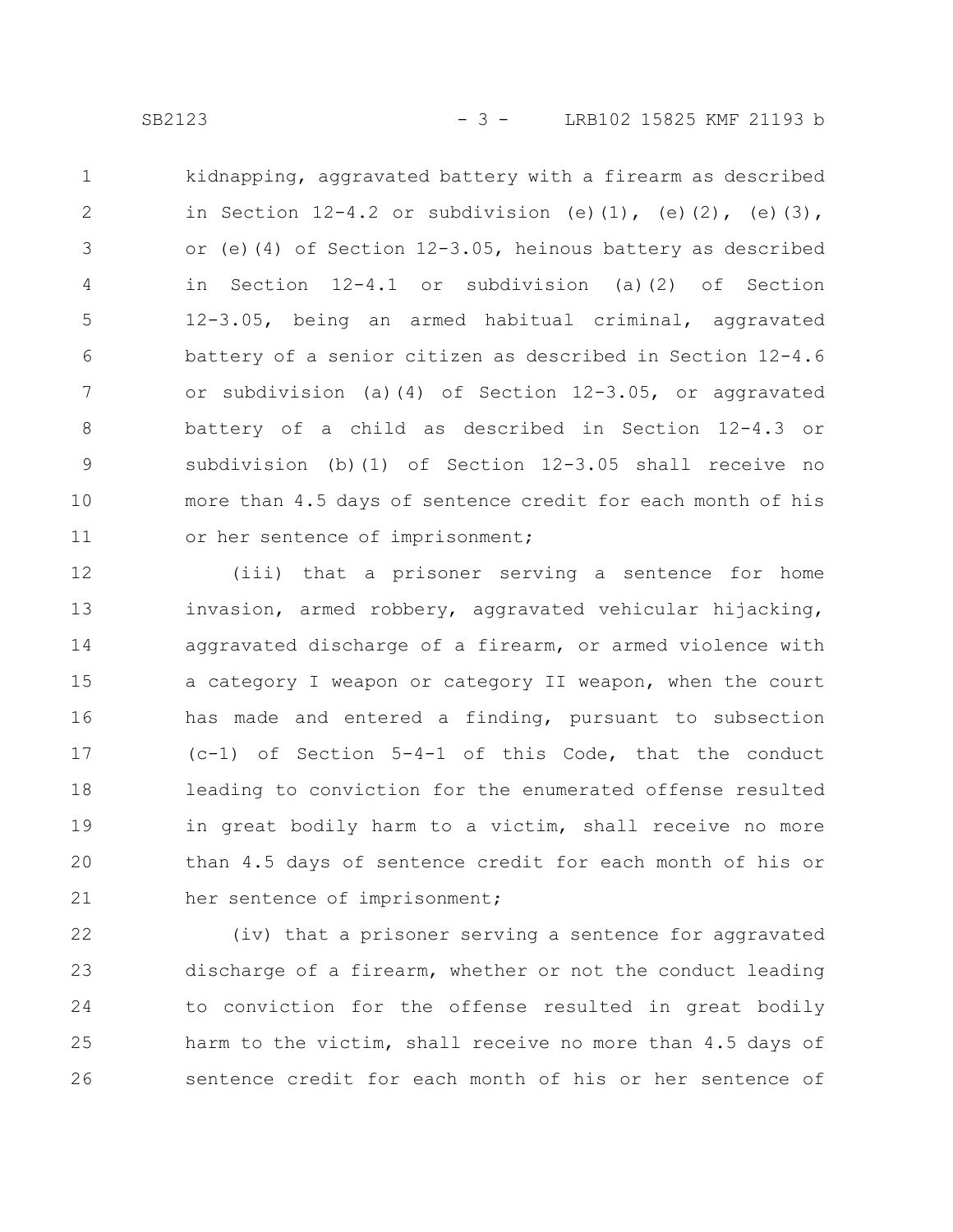SB2123 - 4 - LRB102 15825 KMF 21193 b

imprisonment; 1

(v) that a person serving a sentence for gunrunning, narcotics racketeering, controlled substance trafficking, methamphetamine trafficking, drug-induced homicide, aggravated methamphetamine-related child endangerment, money laundering pursuant to clause (c) (4) or (5) of Section 29B-1 of the Criminal Code of 1961 or the Criminal Code of 2012, or a Class X felony conviction for delivery of a controlled substance, possession of a controlled substance with intent to manufacture or deliver, calculated criminal drug conspiracy, criminal drug conspiracy, street gang criminal drug conspiracy, participation in methamphetamine manufacturing, aggravated participation in methamphetamine manufacturing, delivery of methamphetamine, possession with intent to deliver methamphetamine, aggravated delivery of methamphetamine, aggravated possession with intent to deliver methamphetamine, methamphetamine conspiracy when the substance containing the controlled substance or methamphetamine is 100 grams or more shall receive no more than 7.5 days sentence credit for each month of his or her sentence of imprisonment; 2 3 4 5 6 7 8 9 10 11 12 13 14 15 16 17 18 19 20 21 22

(vi) that a prisoner serving a sentence for a second or subsequent offense of luring a minor shall receive no more than 4.5 days of sentence credit for each month of his or her sentence of imprisonment; and 23 24 25 26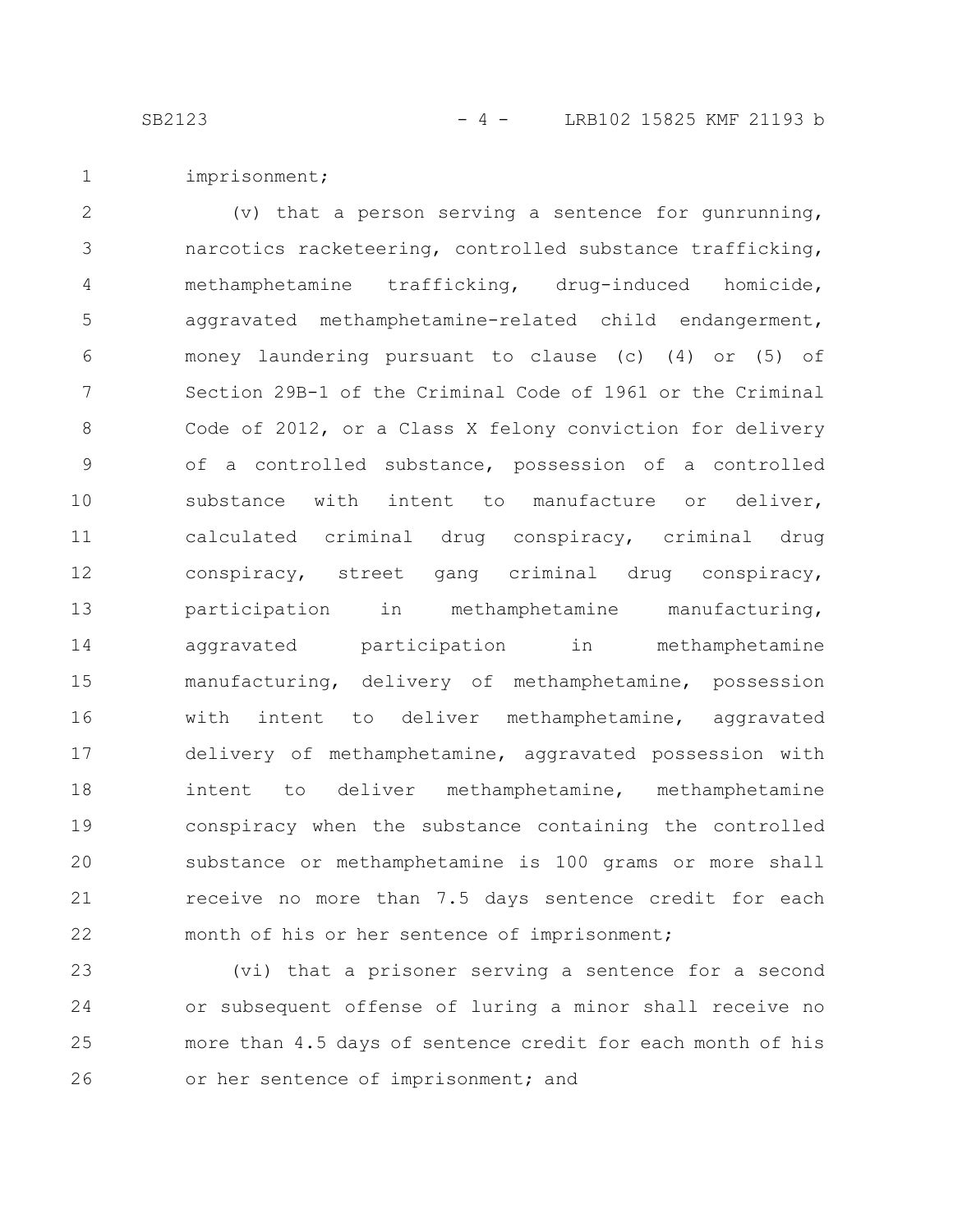(vii) that a prisoner serving a sentence for aggravated domestic battery shall receive no more than 4.5 days of sentence credit for each month of his or her sentence of imprisonment. 1 2 3 4

(2.1) For all offenses, other than those enumerated in subdivision (a)(2)(i), (ii), or (iii) committed on or after June 19, 1998 or subdivision (a)(2)(iv) committed on or after June 23, 2005 (the effective date of Public Act 94-71) or subdivision (a)(2)(v) committed on or after August 13, 2007 (the effective date of Public Act 95-134) or subdivision (a)(2)(vi) committed on or after June 1, 2008 (the effective date of Public Act 95-625) or subdivision (a)(2)(vii) committed on or after July 23, 2010 (the effective date of Public Act 96-1224), and other than the offense of aggravated driving under the influence of alcohol, other drug or drugs, or intoxicating compound or compounds, or any combination thereof as defined in subparagraph (F) of paragraph (1) of subsection (d) of Section 11-501 of the Illinois Vehicle Code, and other than the offense of aggravated driving under the influence of alcohol, other drug or drugs, or intoxicating compound or compounds, or any combination thereof as defined in subparagraph (C) of paragraph (1) of subsection (d) of Section 11-501 of the Illinois Vehicle Code committed on or after January 1, 2011 (the effective date of Public Act 96-1230), the rules and regulations shall provide that a prisoner who is serving a term of imprisonment shall receive 5 6 7 8 9 10 11 12 13 14 15 16 17 18 19 20 21 22 23 24 25 26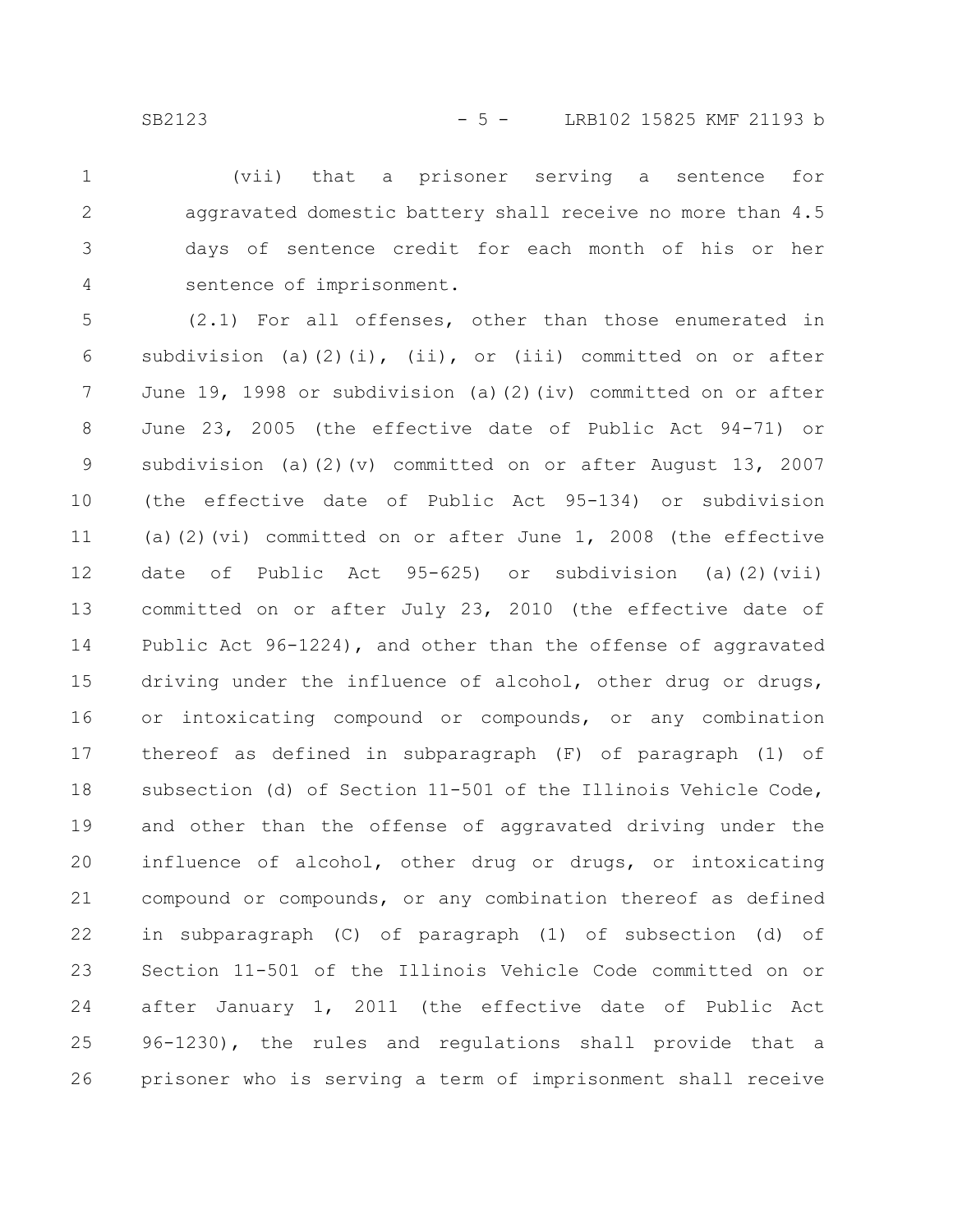one day of sentence credit for each day of his or her sentence of imprisonment or recommitment under Section 3-3-9. Each day of sentence credit shall reduce by one day the prisoner's period of imprisonment or recommitment under Section 3-3-9. 1 2 3 4

(2.2) A prisoner serving a term of natural life imprisonment or a prisoner who has been sentenced to death shall receive no sentence credit. 5 6 7

(2.3) Except as provided in paragraph (4.7) of this subsection (a), the rules and regulations on sentence credit shall provide that a prisoner who is serving a sentence for aggravated driving under the influence of alcohol, other drug or drugs, or intoxicating compound or compounds, or any combination thereof as defined in subparagraph (F) of paragraph (1) of subsection (d) of Section 11-501 of the Illinois Vehicle Code, shall receive no more than 4.5 days of sentence credit for each month of his or her sentence of imprisonment. 8 9 10 11 12 13 14 15 16 17

(2.4) Except as provided in paragraph (4.7) of this subsection (a), the rules and regulations on sentence credit shall provide with respect to the offenses of aggravated battery with a machine gun or a firearm equipped with any device or attachment designed or used for silencing the report of a firearm or aggravated discharge of a machine gun or a firearm equipped with any device or attachment designed or used for silencing the report of a firearm, committed on or after July 15, 1999 (the effective date of Public Act 91-121), 18 19 20 21 22 23 24 25 26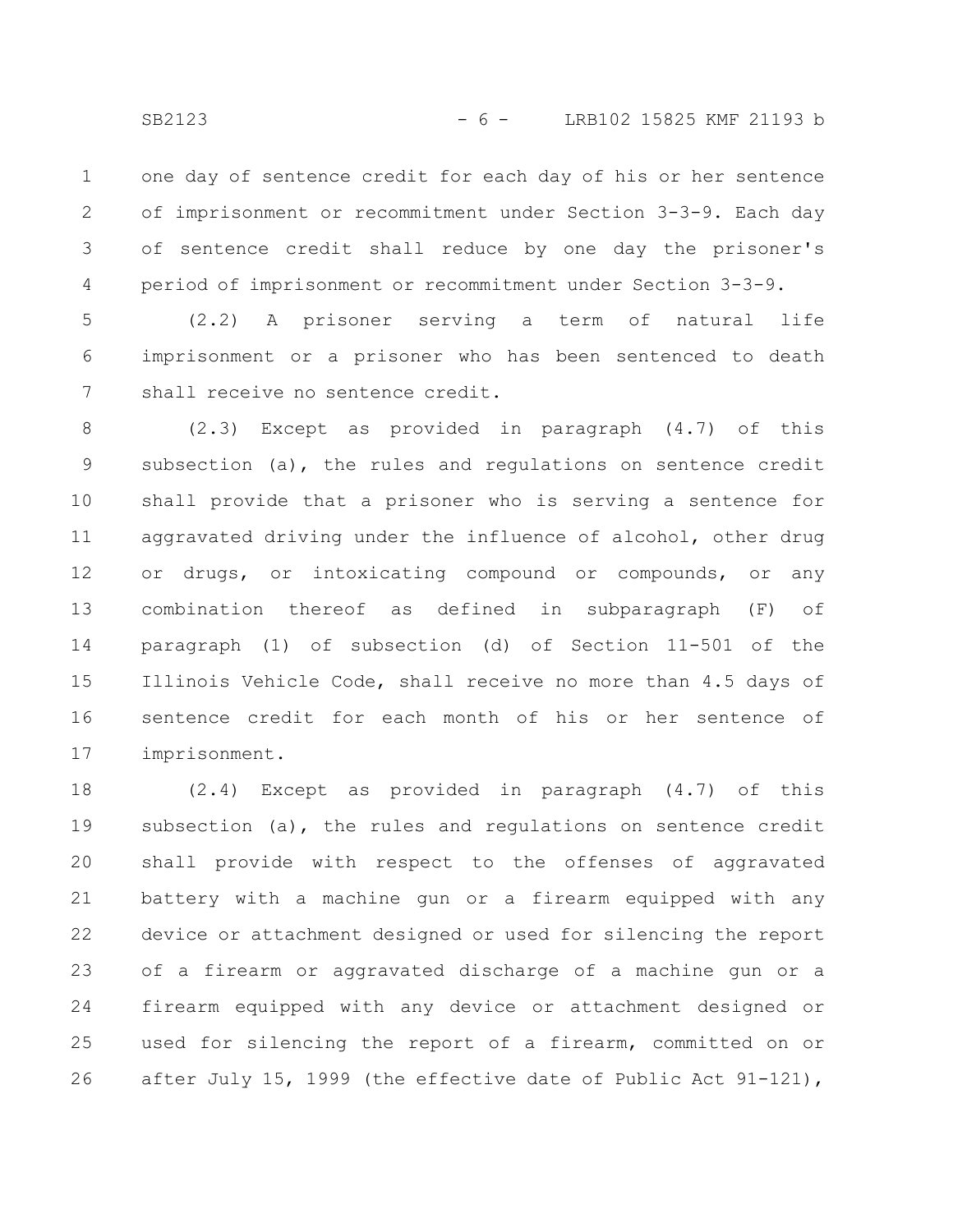that a prisoner serving a sentence for any of these offenses shall receive no more than 4.5 days of sentence credit for each month of his or her sentence of imprisonment. 1 2 3

(2.5) Except as provided in paragraph (4.7) of this subsection (a), the rules and regulations on sentence credit shall provide that a prisoner who is serving a sentence for aggravated arson committed on or after July 27, 2001 (the effective date of Public Act 92-176) shall receive no more than 4.5 days of sentence credit for each month of his or her sentence of imprisonment. 4 5 6 7 8 9 10

(2.6) Except as provided in paragraph (4.7) of this subsection (a), the rules and regulations on sentence credit shall provide that a prisoner who is serving a sentence for aggravated driving under the influence of alcohol, other drug or drugs, or intoxicating compound or compounds or any combination thereof as defined in subparagraph (C) of paragraph (1) of subsection (d) of Section 11-501 of the Illinois Vehicle Code committed on or after January 1, 2011 (the effective date of Public Act 96-1230) shall receive no more than 4.5 days of sentence credit for each month of his or her sentence of imprisonment. 11 12 13 14 15 16 17 18 19 20 21

(3) In addition to the sentence credits earned under paragraphs  $(2.1)$ ,  $(4)$ ,  $(4.1)$ , and  $(4.7)$  of this subsection (a), the rules and regulations shall also provide that the Director may award up to 180 days of earned sentence credit for good conduct in specific instances as the Director deems 22 23 24 25 26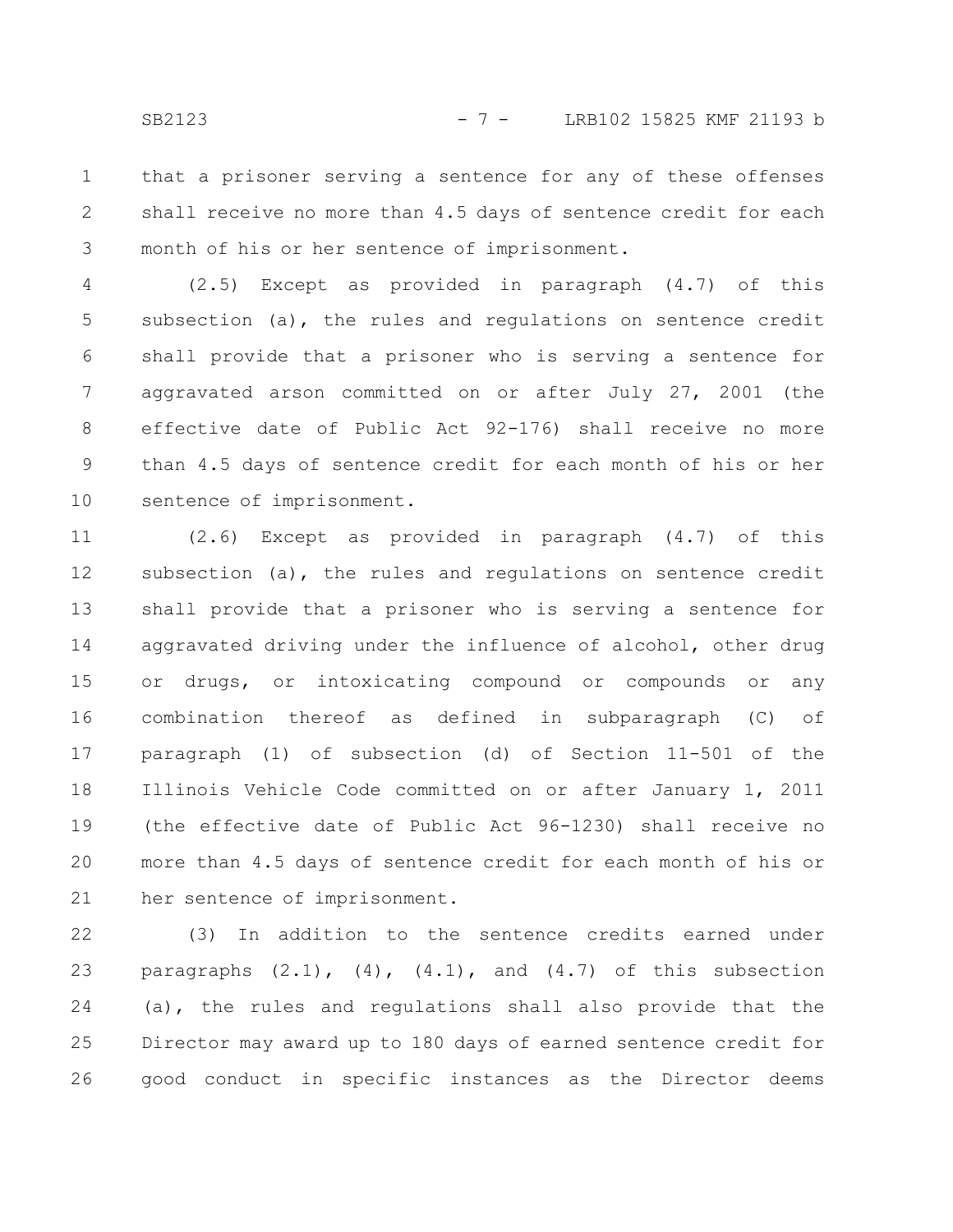proper. The good conduct may include, but is not limited to, compliance with the rules and regulations of the Department, service to the Department, service to a community, or service to the State. 1 2 3 4

Eligible inmates for an award of earned sentence credit under this paragraph (3) may be selected to receive the credit at the Director's or his or her designee's sole discretion. Eligibility for the additional earned sentence credit under this paragraph (3) shall be based on, but is not limited to, the results of any available risk/needs assessment or other relevant assessments or evaluations administered by the Department using a validated instrument, the circumstances of the crime, any history of conviction for a forcible felony enumerated in Section 2-8 of the Criminal Code of 2012, the inmate's behavior and disciplinary history while incarcerated, and the inmate's commitment to rehabilitation, including participation in programming offered by the Department. 5 6 7 8 9 10 11 12 13 14 15 16 17

The Director shall not award sentence credit under this paragraph (3) to an inmate unless the inmate has served a minimum of 60 days of the sentence; except nothing in this paragraph shall be construed to permit the Director to extend an inmate's sentence beyond that which was imposed by the court. Prior to awarding credit under this paragraph (3), the Director shall make a written determination that the inmate: 18 19 20 21 22 23 24

(A) is eligible for the earned sentence credit; (B) has served a minimum of 60 days, or as close to 60 25 26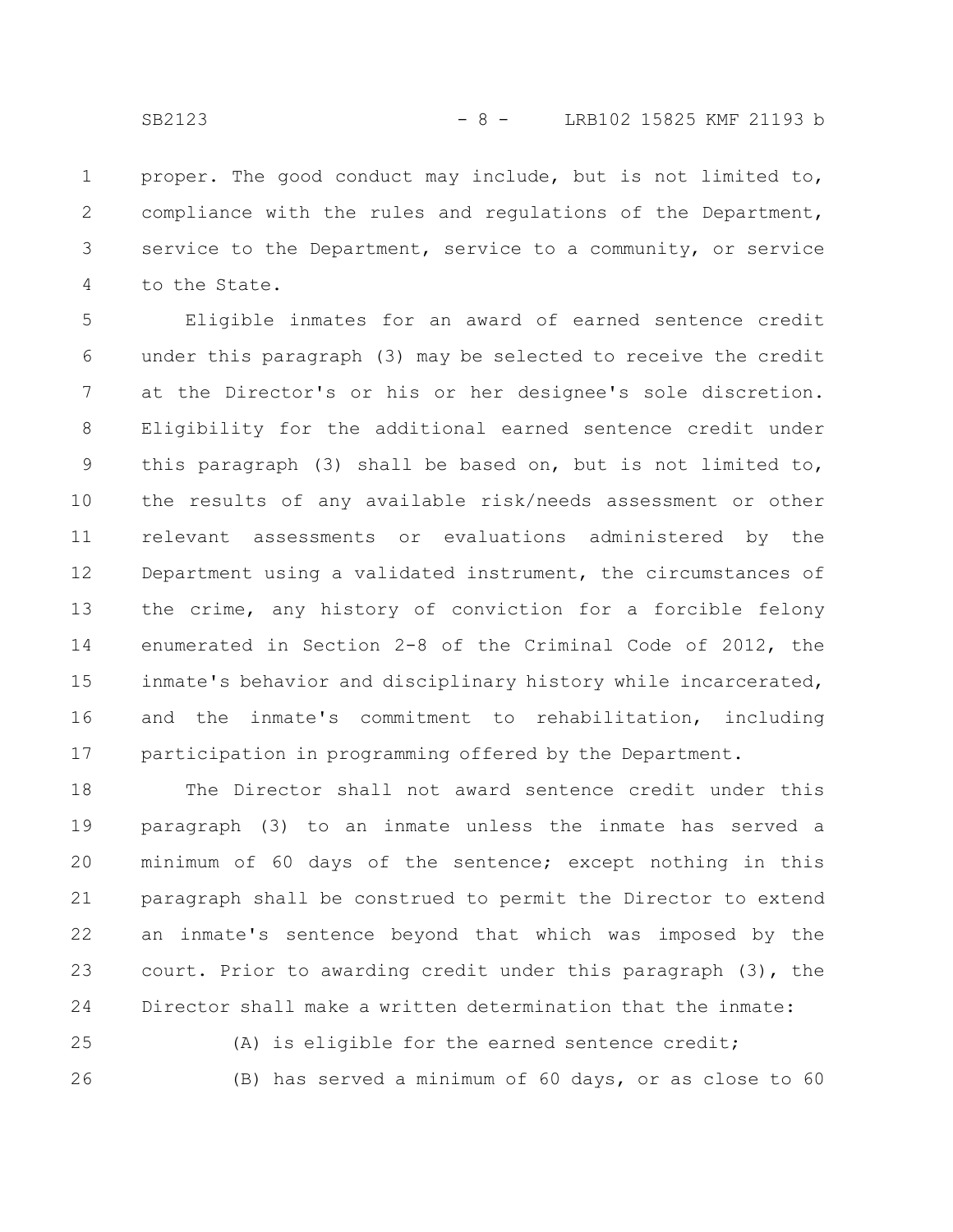SB2123 - 9 - LRB102 15825 KMF 21193 b

1

days as the sentence will allow;

(B-1) has received a risk/needs assessment or other relevant evaluation or assessment administered by the Department using a validated instrument; and 2 3 4

(C) has met the eligibility criteria established by rule for earned sentence credit. 5 6

The Director shall determine the form and content of the written determination required in this subsection. 7 8

(3.5) The Department shall provide annual written reports to the Governor and the General Assembly on the award of earned sentence credit no later than February 1 of each year. The Department must publish both reports on its website within 48 hours of transmitting the reports to the Governor and the General Assembly. The reports must include: 9 10 11 12 13 14

(A) the number of inmates awarded earned sentence credit; 15 16

(B) the average amount of earned sentence credit awarded; 17 18

(C) the holding offenses of inmates awarded earned sentence credit; and 19 20

21

(D) the number of earned sentence credit revocations.

(4)(A) Except as provided in paragraph (4.7) of this subsection (a), the rules and regulations shall also provide that the sentence credit accumulated and retained under paragraph (2.1) of subsection (a) of this Section by any inmate during specific periods of time in which such inmate is 22 23 24 25 26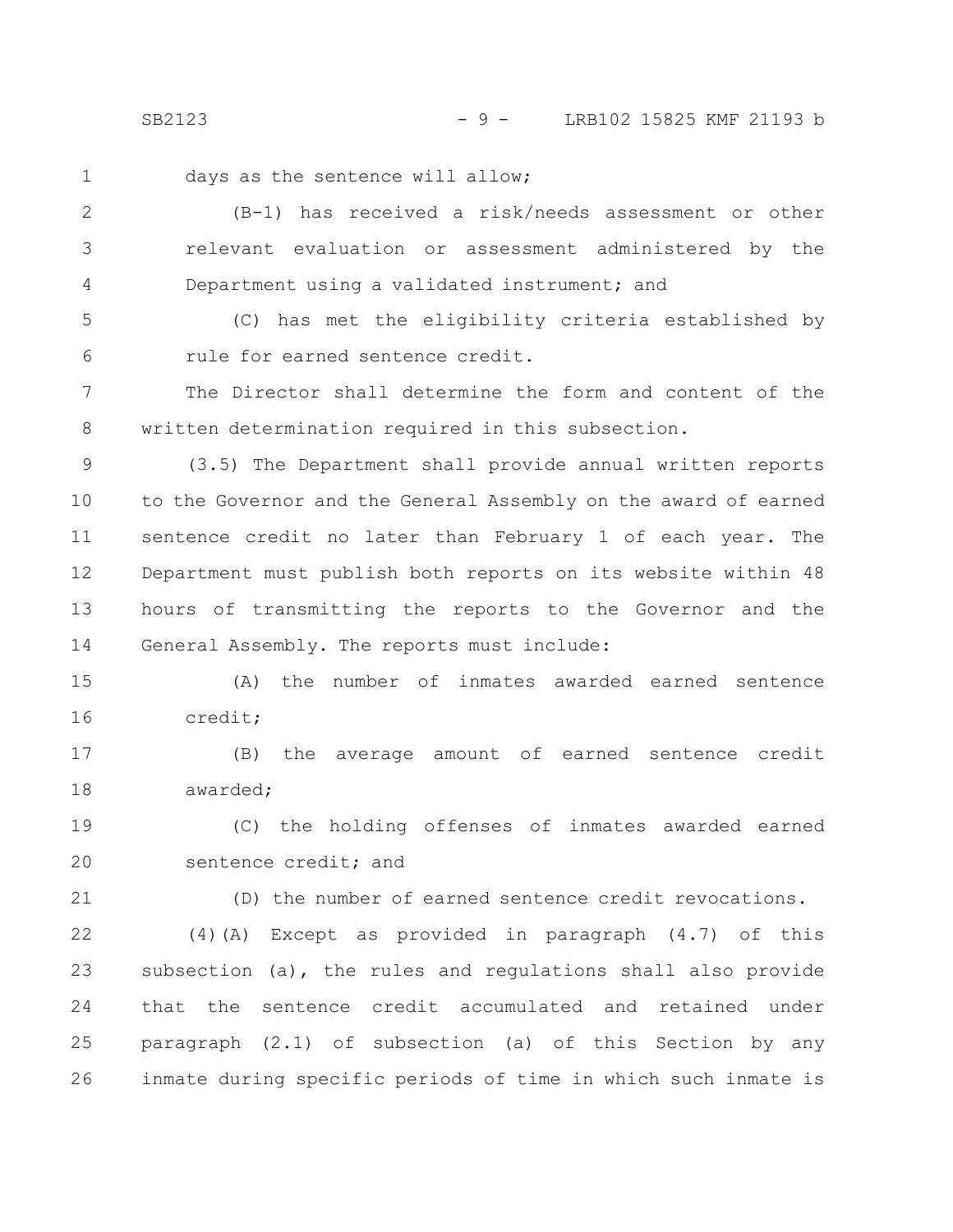engaged full-time in substance abuse programs, correctional industry assignments, educational programs, behavior modification programs, life skills courses, or re-entry planning provided by the Department under this paragraph (4) and satisfactorily completes the assigned program as determined by the standards of the Department, shall be multiplied by a factor of 1.25 for program participation before August 11, 1993 and 1.50 for program participation on or after that date. The rules and regulations shall also provide that sentence credit, subject to the same offense limits and multiplier provided in this paragraph, may be provided to an inmate who was held in pre-trial detention prior to his or her current commitment to the Department of Corrections and successfully completed a full-time, 60-day or longer substance abuse program, educational program, behavior modification program, life skills course, or re-entry planning provided by the county department of corrections or county jail. Calculation of this county program credit shall be done at sentencing as provided in Section 5-4.5-100 of this Code and shall be included in the sentencing order. However, no inmate shall be eligible for the additional sentence credit under this paragraph  $(4)$  or  $(4.1)$  of this subsection  $(a)$  while assigned to a boot camp or electronic detention. 1 2 3 4 5 6 7 8 9 10 11 12 13 14 15 16 17 18 19 20 21 22 23

(B) The Department shall award sentence credit under this paragraph (4) accumulated prior to January 1, 2020 (the effective date of Public Act 101-440) this amendatory Act of 24 25 26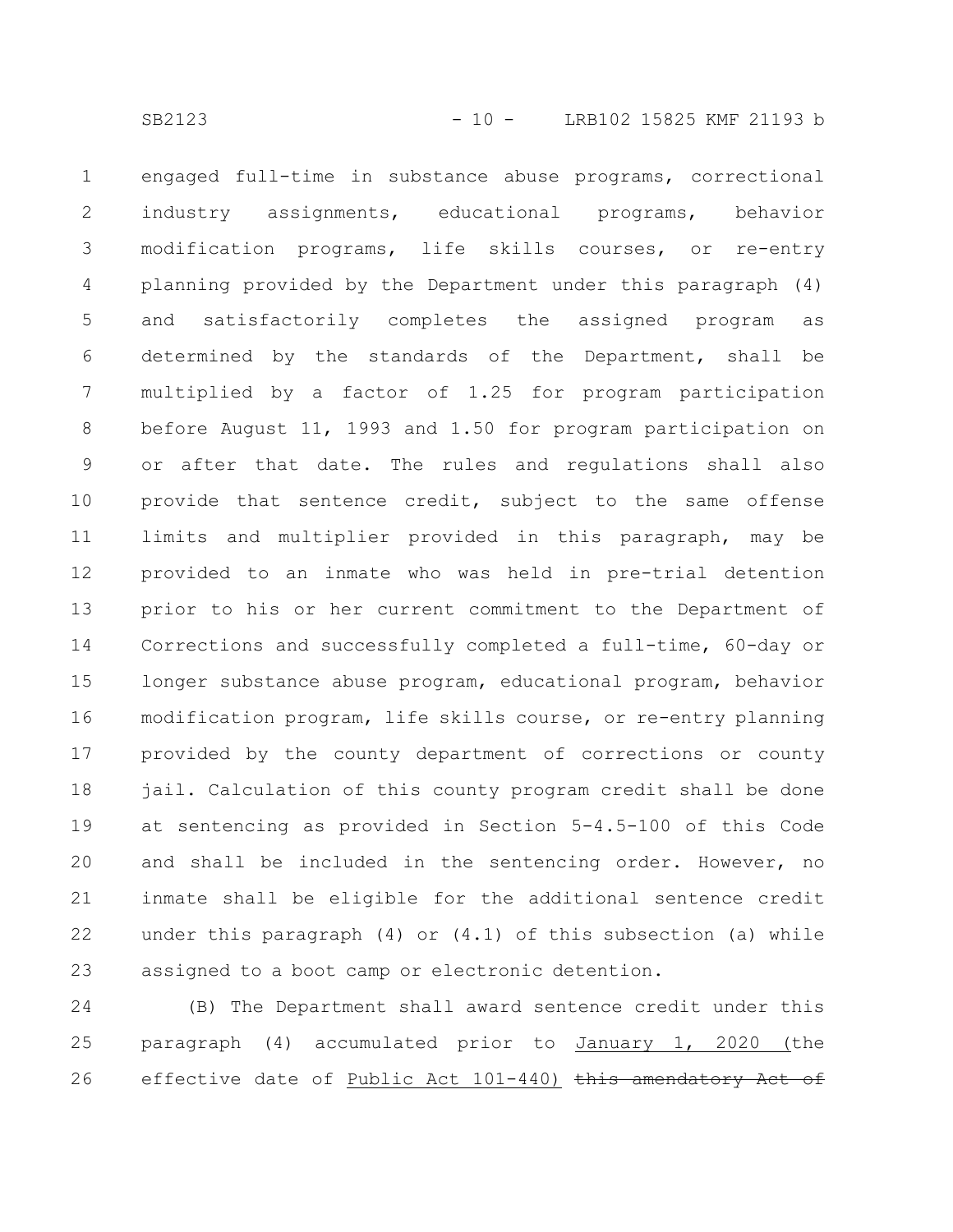the 101st General Assembly in an amount specified in subparagraph (C) of this paragraph (4) to an inmate serving a sentence for an offense committed prior to June 19, 1998, if the Department determines that the inmate is entitled to this sentence credit, based upon: 1 2 3 4 5

(i) documentation provided by the Department that the inmate engaged in any full-time substance abuse programs, correctional industry assignments, educational programs, behavior modification programs, life skills courses, or re-entry planning provided by the Department under this paragraph (4) and satisfactorily completed the assigned program as determined by the standards of the Department during the inmate's current term of incarceration; or 6 7 8 9 10 11 12 13

(ii) the inmate's own testimony in the form of an affidavit or documentation, or a third party's documentation or testimony in the form of an affidavit that the inmate likely engaged in any full-time substance abuse programs, correctional industry assignments, educational programs, behavior modification programs, life skills courses, or re-entry planning provided by the Department under paragraph (4) and satisfactorily completed the assigned program as determined by the standards of the Department during the inmate's current term of incarceration. 14 15 16 17 18 19 20 21 22 23 24

(C) If the inmate can provide documentation that he or she is entitled to sentence credit under subparagraph (B) in 25 26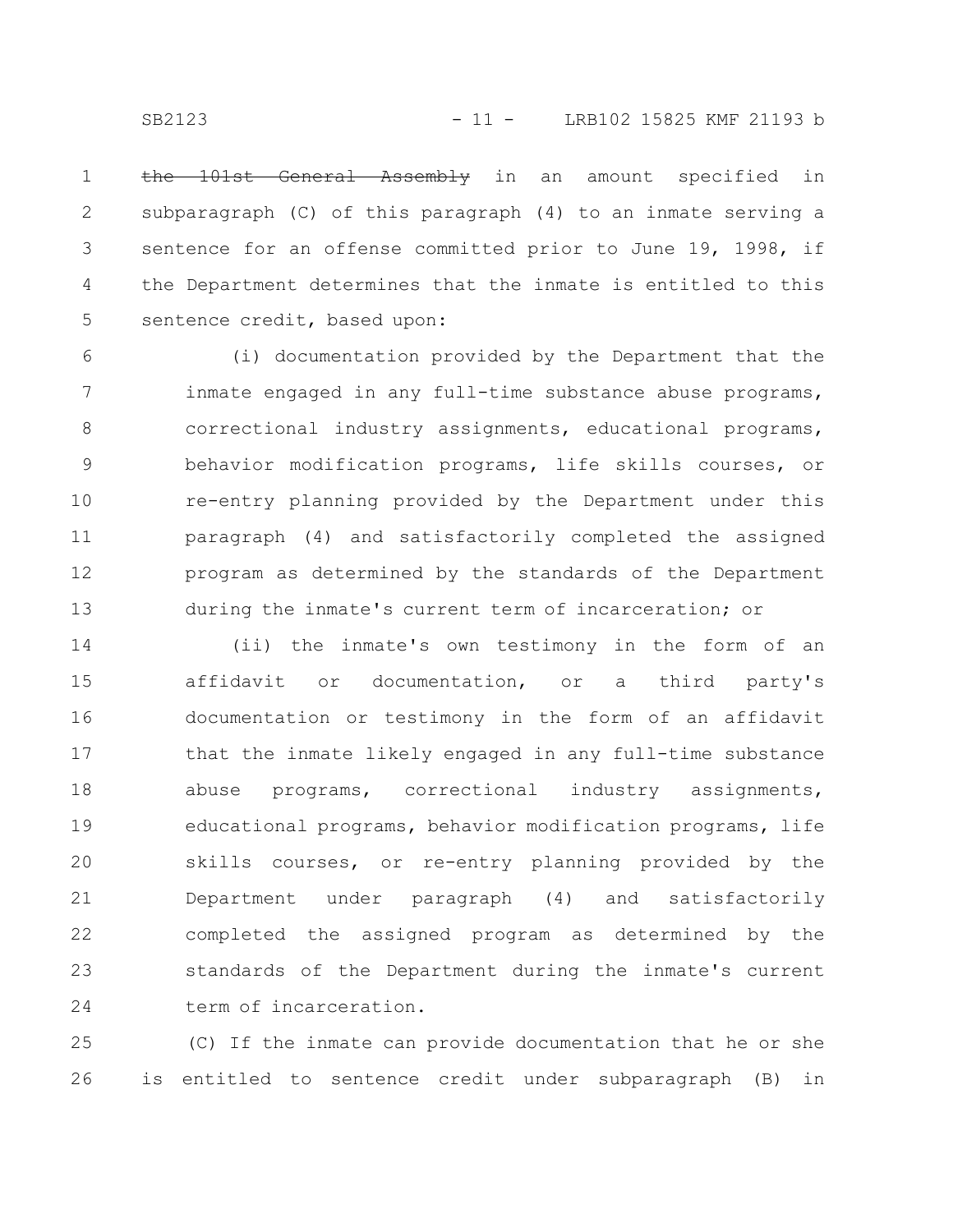excess of 45 days of participation in those programs, the inmate shall receive 90 days of sentence credit. If the inmate cannot provide documentation of more than 45 days of participation in those programs, the inmate shall receive 45 days of sentence credit. In the event of a disagreement between the Department and the inmate as to the amount of credit accumulated under subparagraph (B), if the Department provides documented proof of a lesser amount of days of participation in those programs, that proof shall control. If the Department provides no documentary proof, the inmate's proof as set forth in clause (ii) of subparagraph (B) shall control as to the amount of sentence credit provided. 1 2 3 4 5 6 7 8 9 10 11 12

(D) If the inmate has been convicted of a sex offense as defined in Section 2 of the Sex Offender Registration Act, sentencing credits under subparagraph (B) of this paragraph (4) shall be awarded by the Department only if the conditions set forth in paragraph (4.6) of subsection (a) are satisfied. No inmate serving a term of natural life imprisonment shall receive sentence credit under subparagraph (B) of this paragraph (4). 13 14 15 16 17 18 19 20

Educational, vocational, substance abuse, behavior modification programs, life skills courses, re-entry planning, and correctional industry programs under which sentence credit may be increased under this paragraph (4) and paragraph (4.1) of this subsection (a) shall be evaluated by the Department on the basis of documented standards. The Department shall report 21 22 23 24 25 26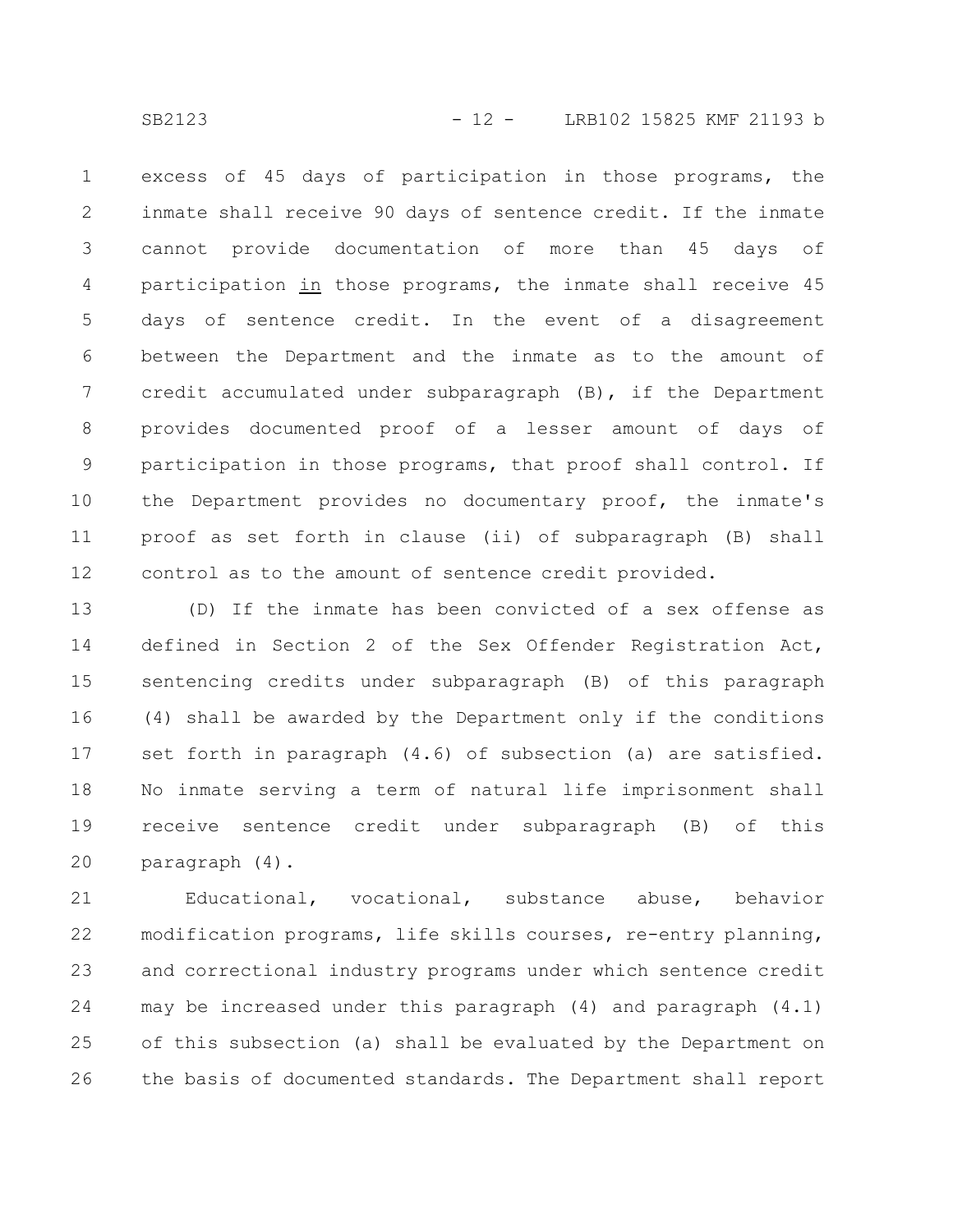the results of these evaluations to the Governor and the General Assembly by September 30th of each year. The reports shall include data relating to the recidivism rate among program participants. 1 2 3 4

Availability of these programs shall be subject to the limits of fiscal resources appropriated by the General Assembly for these purposes. Eligible inmates who are denied immediate admission shall be placed on a waiting list under criteria established by the Department. The inability of any inmate to become engaged in any such programs by reason of insufficient program resources or for any other reason established under the rules and regulations of the Department shall not be deemed a cause of action under which the Department or any employee or agent of the Department shall be liable for damages to the inmate. 5 6 7 8 9 10 11 12 13 14 15

(4.1) Except as provided in paragraph (4.7) of this subsection (a), the rules and regulations shall also provide that an additional 90 days of sentence credit shall be awarded to any prisoner who passes high school equivalency testing while the prisoner is committed to the Department of Corrections. The sentence credit awarded under this paragraph (4.1) shall be in addition to, and shall not affect, the award of sentence credit under any other paragraph of this Section, but shall also be pursuant to the guidelines and restrictions set forth in paragraph (4) of subsection (a) of this Section. The sentence credit provided for in this paragraph shall be 16 17 18 19 20 21 22 23 24 25 26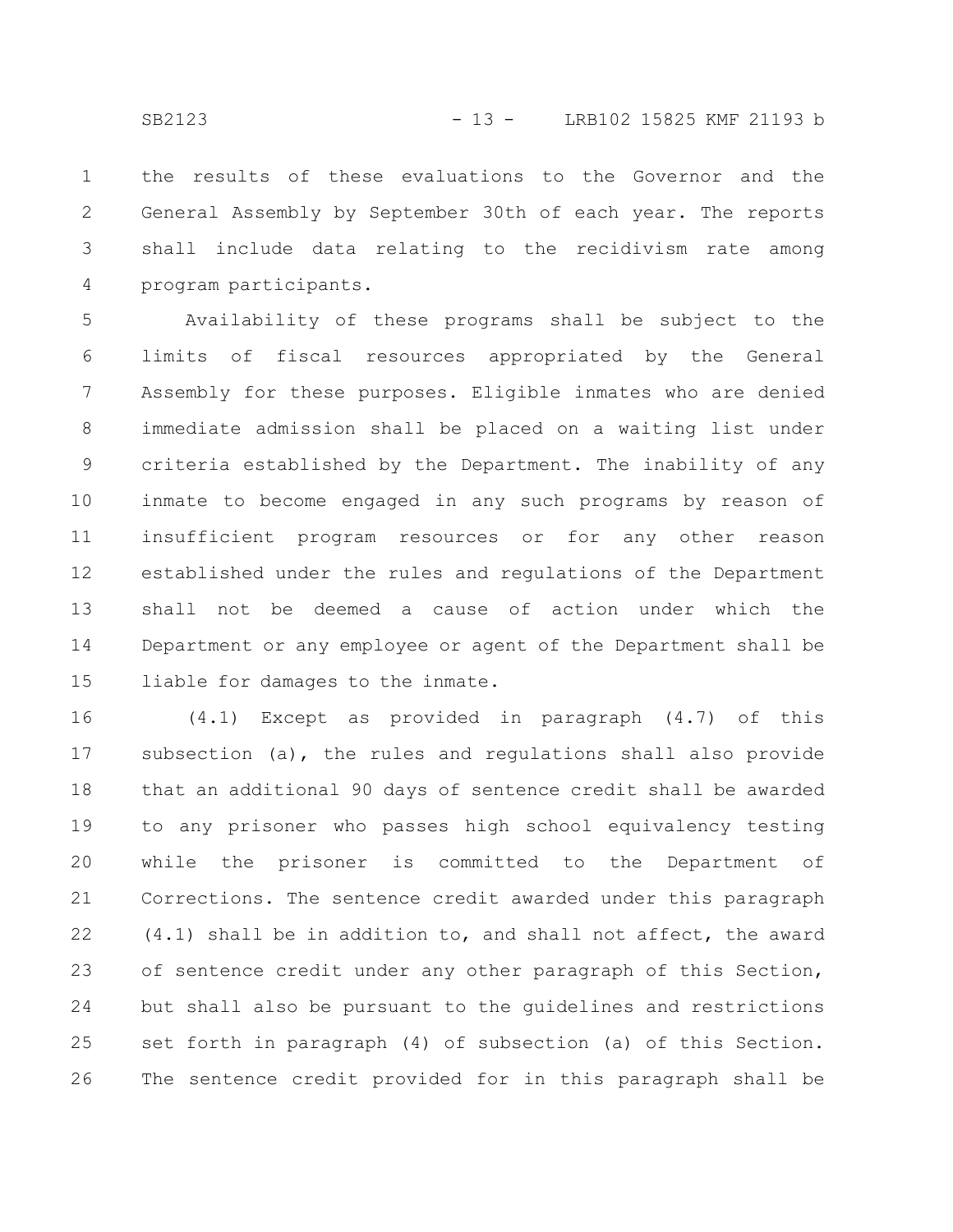available only to those prisoners who have not previously earned a high school diploma or a high school equivalency certificate. If, after an award of the high school equivalency testing sentence credit has been made, the Department determines that the prisoner was not eligible, then the award shall be revoked. The Department may also award 90 days of sentence credit to any committed person who passed high school equivalency testing while he or she was held in pre-trial detention prior to the current commitment to the Department of Corrections. 1 2 3 4 5 6 7 8 9 10

Except as provided in paragraph (4.7) of this subsection (a), the rules and regulations shall provide that an additional 180 days of sentence credit shall be awarded to any prisoner who obtains a bachelor's degree while the prisoner is committed to the Department of Corrections. The sentence credit awarded under this paragraph (4.1) shall be in addition to, and shall not affect, the award of sentence credit under any other paragraph of this Section, but shall also be under the guidelines and restrictions set forth in paragraph (4) of this subsection (a). The sentence credit provided for in this paragraph shall be available only to those prisoners who have not earned a bachelor's degree prior to the current commitment to the Department of Corrections. If, after an award of the bachelor's degree sentence credit has been made, the Department determines that the prisoner was not eligible, then the award shall be revoked. The Department may also award 180 11 12 13 14 15 16 17 18 19 20 21 22 23 24 25 26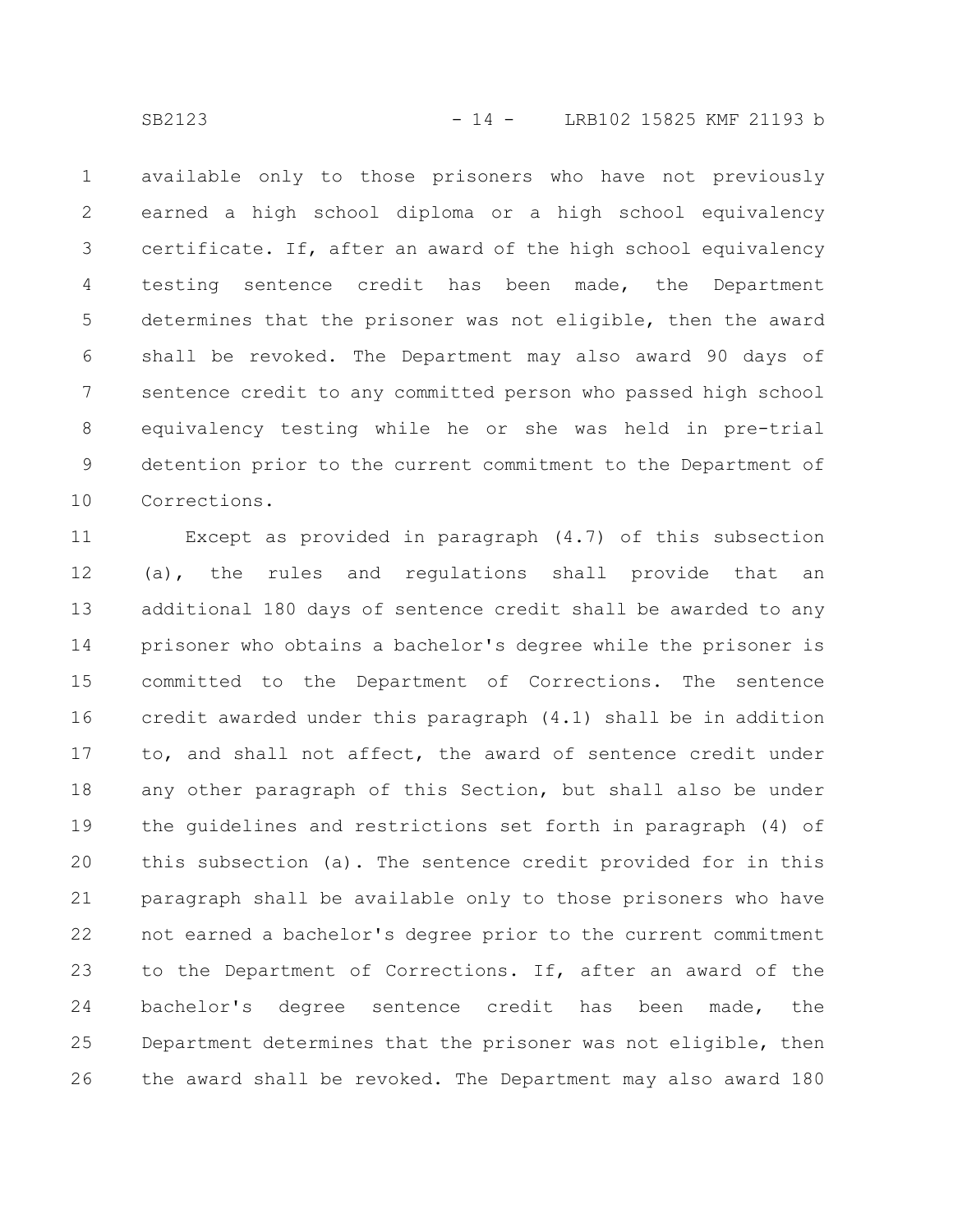days of sentence credit to any committed person who earned a bachelor's degree while he or she was held in pre-trial detention prior to the current commitment to the Department of Corrections. 1 2 3 4

Except as provided in paragraph (4.7) of this subsection (a), the rules and regulations shall provide that an additional 180 days of sentence credit shall be awarded to any prisoner who obtains a master's or professional degree while the prisoner is committed to the Department of Corrections. The sentence credit awarded under this paragraph (4.1) shall be in addition to, and shall not affect, the award of sentence credit under any other paragraph of this Section, but shall also be under the guidelines and restrictions set forth in paragraph (4) of this subsection (a). The sentence credit provided for in this paragraph shall be available only to those prisoners who have not previously earned a master's or professional degree prior to the current commitment to the Department of Corrections. If, after an award of the master's or professional degree sentence credit has been made, the Department determines that the prisoner was not eligible, then the award shall be revoked. The Department may also award 180 days of sentence credit to any committed person who earned a master's or professional degree while he or she was held in pre-trial detention prior to the current commitment to the Department of Corrections. 5 6 7 8 9 10 11 12 13 14 15 16 17 18 19 20 21 22 23 24 25

26

(4.5) The rules and regulations on sentence credit shall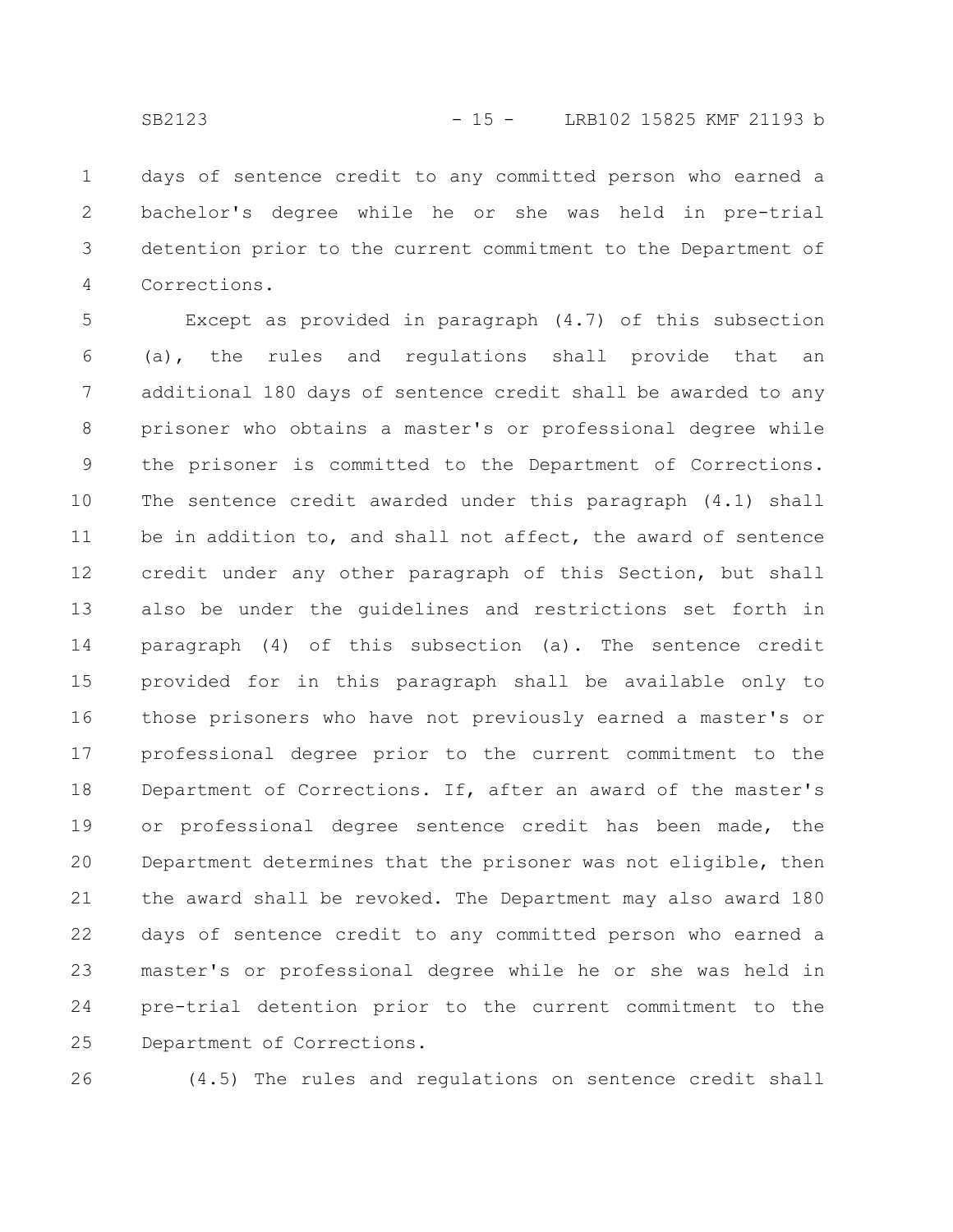also provide that when the court's sentencing order recommends a prisoner for substance abuse treatment and the crime was committed on or after September 1, 2003 (the effective date of Public Act 93-354), the prisoner shall receive no sentence credit awarded under clause (3) of this subsection (a) unless he or she participates in and completes a substance abuse treatment program. The Director may waive the requirement to participate in or complete a substance abuse treatment program in specific instances if the prisoner is not a good candidate for a substance abuse treatment program for medical, programming, or operational reasons. Availability of substance abuse treatment shall be subject to the limits of fiscal resources appropriated by the General Assembly for these purposes. If treatment is not available and the requirement to participate and complete the treatment has not been waived by the Director, the prisoner shall be placed on a waiting list under criteria established by the Department. The Director may allow a prisoner placed on a waiting list to participate in and complete a substance abuse education class or attend substance abuse self-help meetings in lieu of a substance abuse treatment program. A prisoner on a waiting list who is not placed in a substance abuse program prior to release may be eligible for a waiver and receive sentence credit under clause (3) of this subsection (a) at the discretion of the Director. 1 2 3 4 5 6 7 8 9 10 11 12 13 14 15 16 17 18 19 20 21 22 23 24

(4.6) The rules and regulations on sentence credit shall also provide that a prisoner who has been convicted of a sex 25 26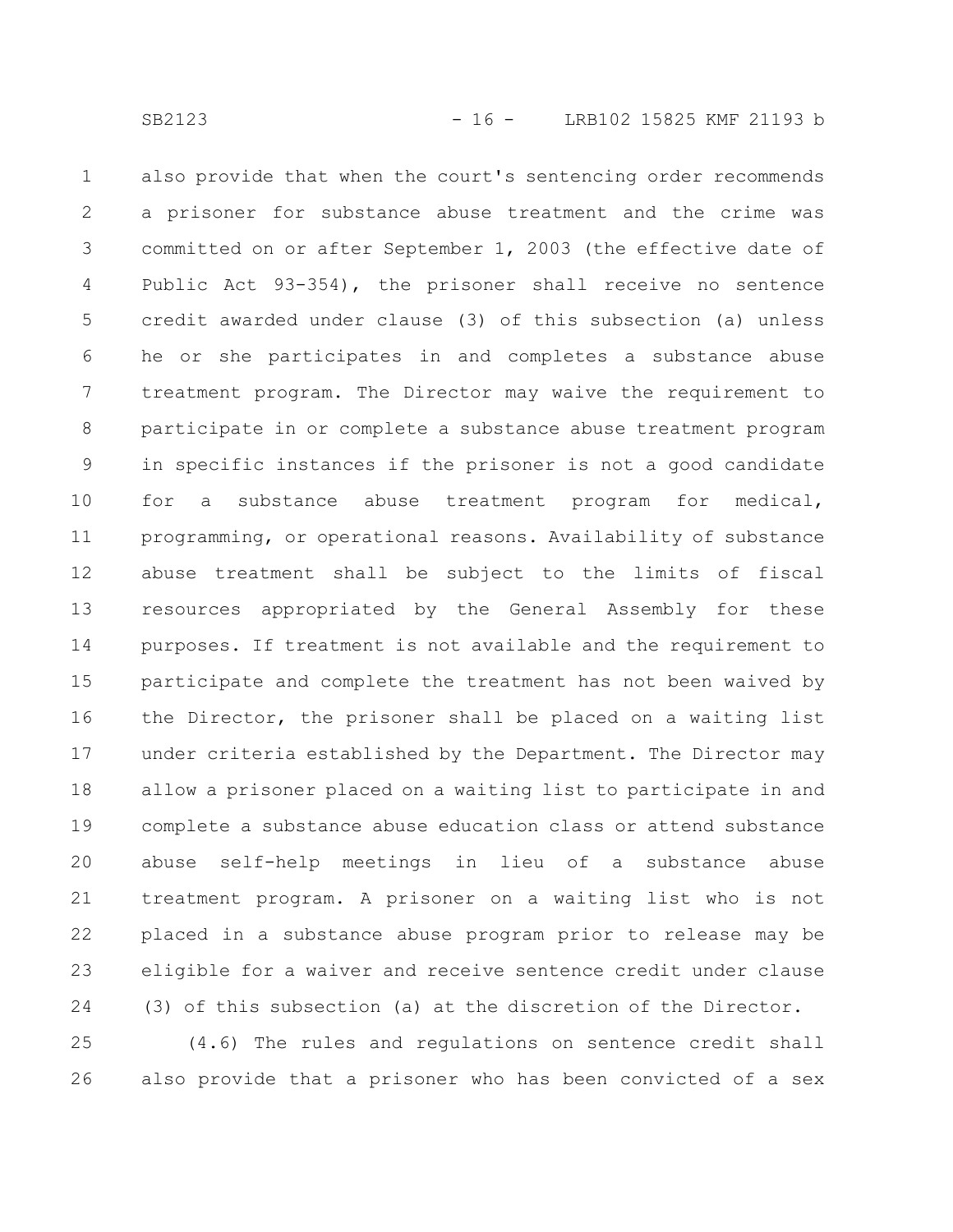offense as defined in Section 2 of the Sex Offender Registration Act shall receive no sentence credit unless he or she either has successfully completed or is participating in sex offender treatment as defined by the Sex Offender Management Board. However, prisoners who are waiting to receive treatment, but who are unable to do so due solely to the lack of resources on the part of the Department, may, at the Director's sole discretion, be awarded sentence credit at a rate as the Director shall determine. 1 2 3 4 5 6 7 8 9

(4.7) On or after January 1, 2018 (the effective date of Public Act 100-3) this amendatory Act of the 100th General Assembly, sentence credit under paragraph  $(3)$ ,  $(4)$ , or  $(4.1)$ of this subsection (a) may be awarded to a prisoner who is serving a sentence for an offense described in paragraph  $(2)$ ,  $(2.3)$ ,  $(2.4)$ ,  $(2.5)$ , or  $(2.6)$  for credit earned on or after January 1, 2018 (the effective date of Public Act 100-3)  $\frac{1}{2}$ amendatory Act of the 100th General Assembly; provided, the award of the credits under this paragraph (4.7) shall not reduce the sentence of the prisoner to less than the following amounts: 10 11 12 13 14 15 16 17 18 19 20

(i) 85% of his or her sentence if the prisoner is required to serve 85% of his or her sentence; or 21 22

(ii) 60% of his or her sentence if the prisoner is required to serve 75% of his or her sentence, except if the prisoner is serving a sentence for gunrunning his or her sentence shall not be reduced to less than 75%. 23 24 25 26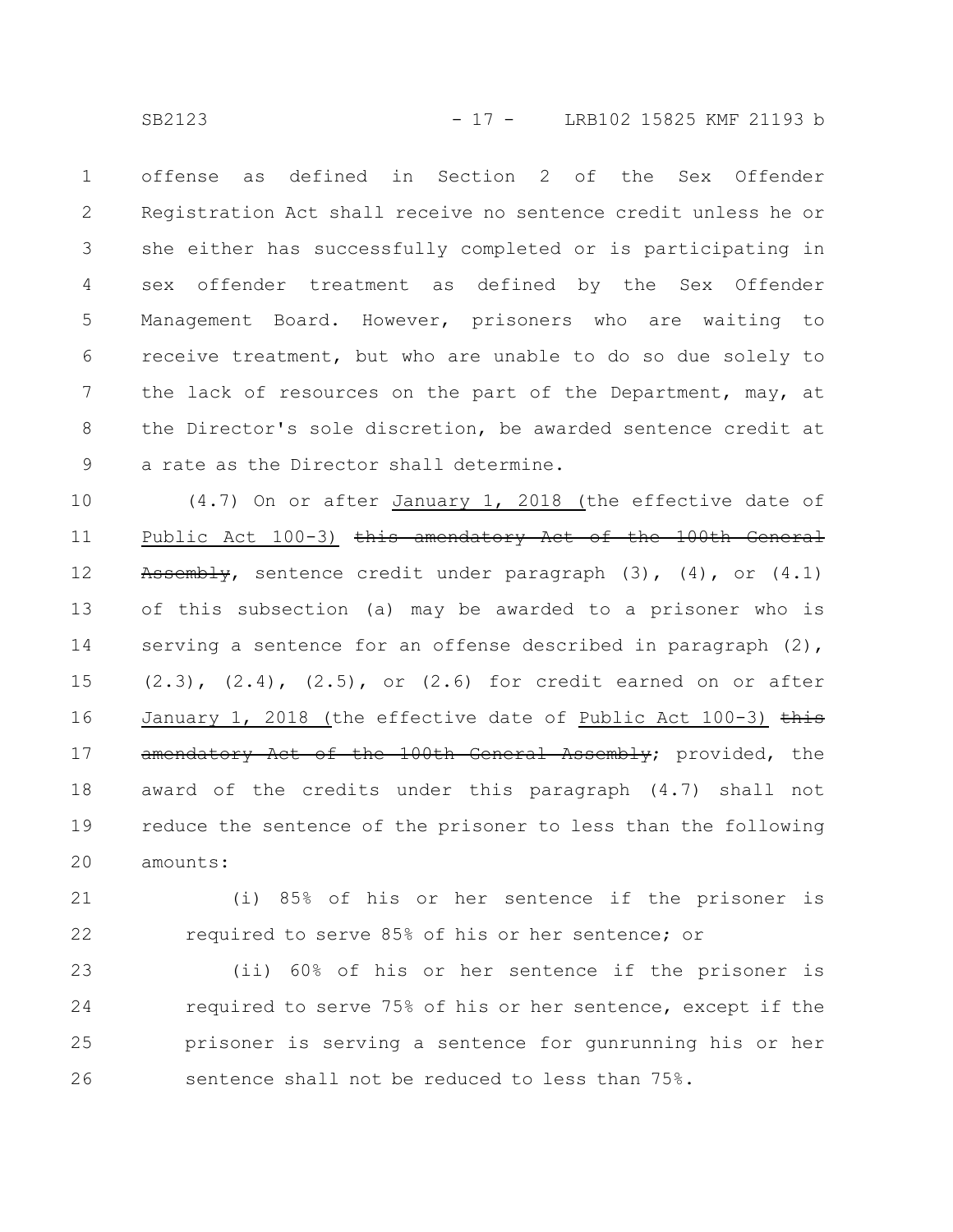|                                                |  |  |  |  | (iii) 100% of his or her sentence if the prisoner is |  |
|------------------------------------------------|--|--|--|--|------------------------------------------------------|--|
| required to serve 100% of his or her sentence. |  |  |  |  |                                                      |  |

(4.8) Notwithstanding any provision of law to the contrary, on or after the effective date of this amendatory Act of the 102nd General Assembly, sentence credit under paragraph  $(3)$ ,  $(4)$ , or  $(4.1)$  of this subsection  $(a)$  may be awarded to a prisoner for credit earned prior to or after the effective date of this amendatory Act of the 102nd General Assembly; provided, the award of the credits under this paragraph (4.8) shall not reduce the sentence of the prisoner more than 5 years. A person serving a term of natural life imprisonment may not earn sentencing credit. 3 4 5 6 7 8 9 10 11 12

(5) Whenever the Department is to release any inmate earlier than it otherwise would because of a grant of earned sentence credit under paragraph (3) of subsection (a) of this Section given at any time during the term, the Department shall give reasonable notice of the impending release not less than 14 days prior to the date of the release to the State's Attorney of the county where the prosecution of the inmate took place, and if applicable, the State's Attorney of the county into which the inmate will be released. The Department must also make identification information and a recent photo of the inmate being released accessible on the Internet by means of a hyperlink labeled "Community Notification of Inmate Early Release" on the Department's World Wide Web homepage. The identification information shall include the inmate's: 13 14 15 16 17 18 19 20 21 22 23 24 25 26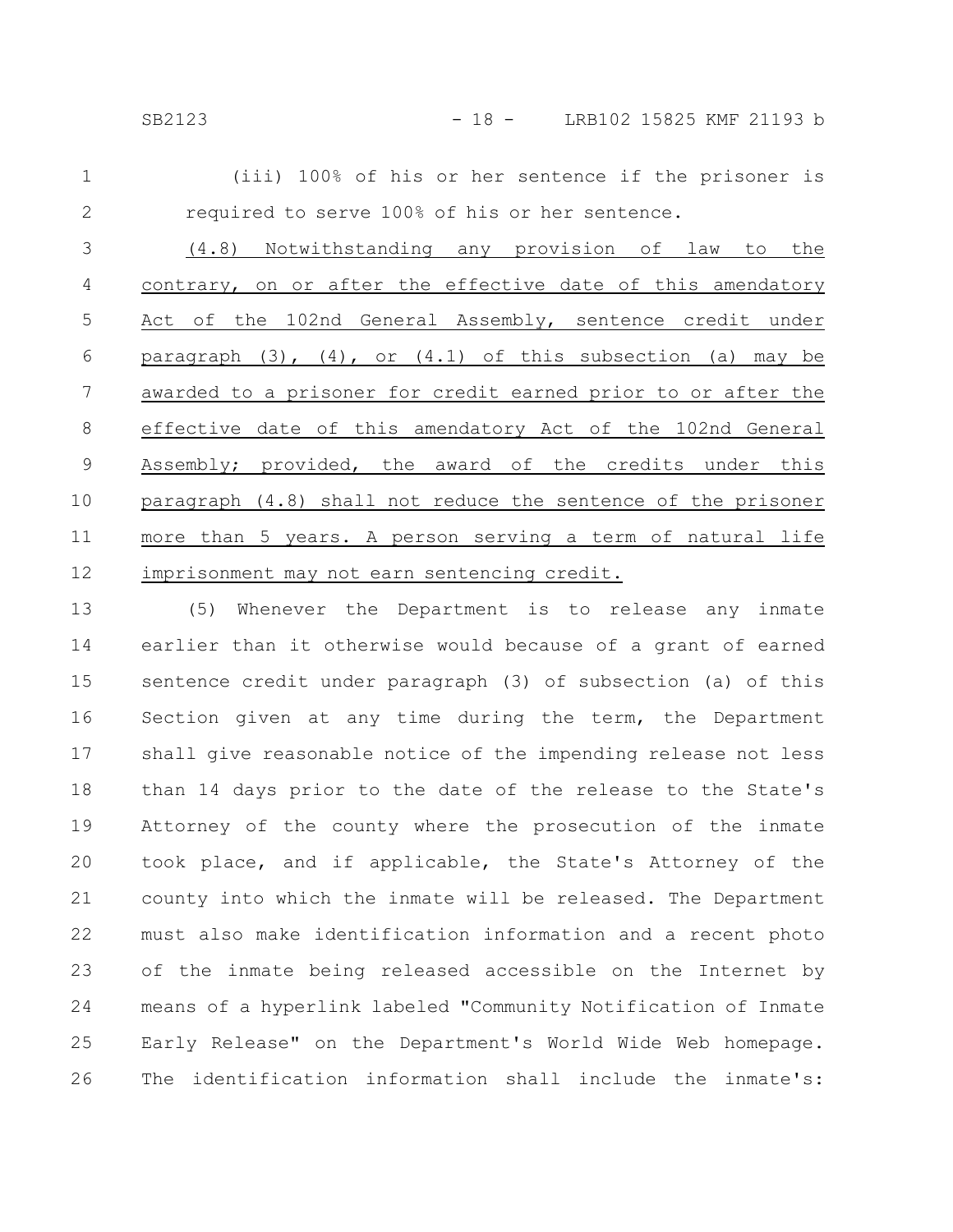name, any known alias, date of birth, physical characteristics, commitment offense, and county where conviction was imposed. The identification information shall be placed on the website within 3 days of the inmate's release and the information may not be removed until either: completion of the first year of mandatory supervised release or return of the inmate to custody of the Department. 1 2 3 4 5 6 7

(b) Whenever a person is or has been committed under several convictions, with separate sentences, the sentences shall be construed under Section 5-8-4 in granting and forfeiting of sentence credit. 8 9 10 11

(c) The Department shall prescribe rules and regulations for revoking sentence credit, including revoking sentence credit awarded under paragraph (3) of subsection (a) of this Section. The Department shall prescribe rules and regulations for suspending or reducing the rate of accumulation of sentence credit for specific rule violations, during imprisonment. These rules and regulations shall provide that no inmate may be penalized more than one year of sentence credit for any one infraction. 12 13 14 15 16 17 18 19 20

When the Department seeks to revoke, suspend, or reduce the rate of accumulation of any sentence credits for an alleged infraction of its rules, it shall bring charges therefor against the prisoner sought to be so deprived of sentence credits before the Prisoner Review Board as provided in subparagraph (a)(4) of Section 3-3-2 of this Code, if the 21 22 23 24 25 26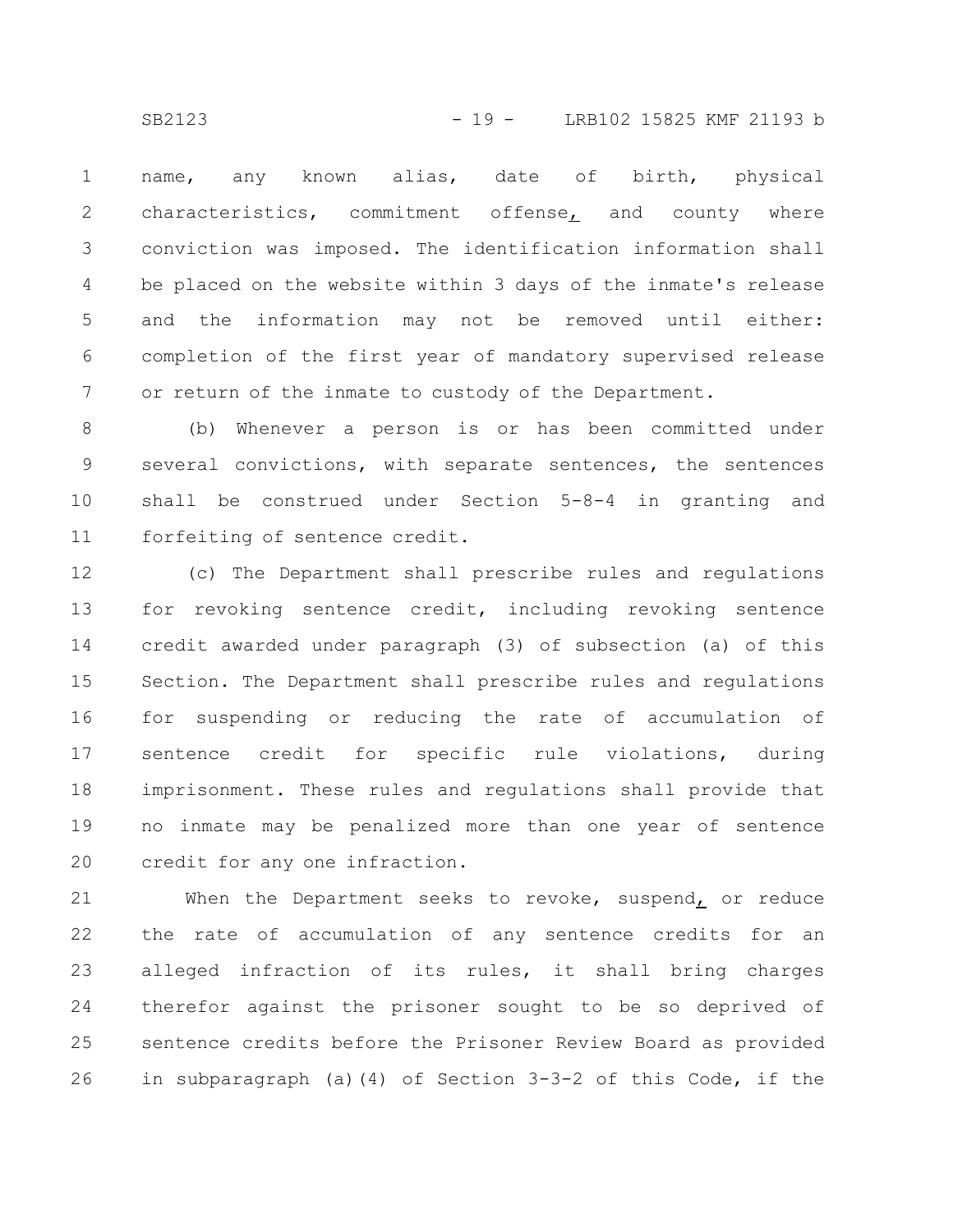SB2123 - 20 - LRB102 15825 KMF 21193 b

amount of credit at issue exceeds 30 days or when, during any 12-month  $\frac{12}{12}$  month period, the cumulative amount of credit revoked exceeds 30 days except where the infraction is committed or discovered within 60 days of scheduled release. In those cases, the Department of Corrections may revoke up to 30 days of sentence credit. The Board may subsequently approve the revocation of additional sentence credit, if the Department seeks to revoke sentence credit in excess of 30 days. However, the Board shall not be empowered to review the Department's decision with respect to the loss of 30 days of sentence credit within any calendar year for any prisoner or to increase any penalty beyond the length requested by the Department. 1 2 3 4 5 6 7 8 9 10 11 12 13

The Director of the Department of Corrections, in appropriate cases, may restore up to 30 days of sentence credits which have been revoked, suspended, or reduced. Any restoration of sentence credits in excess of 30 days shall be subject to review by the Prisoner Review Board. However, the Board may not restore sentence credit in excess of the amount requested by the Director. 14 15 16 17 18 19 20

Nothing contained in this Section shall prohibit the Prisoner Review Board from ordering, pursuant to Section  $3-3-9$ (a)(3)(i)(B), that a prisoner serve up to one year of the sentence imposed by the court that was not served due to the accumulation of sentence credit. 21 22 23 24 25

26

(d) If a lawsuit is filed by a prisoner in an Illinois or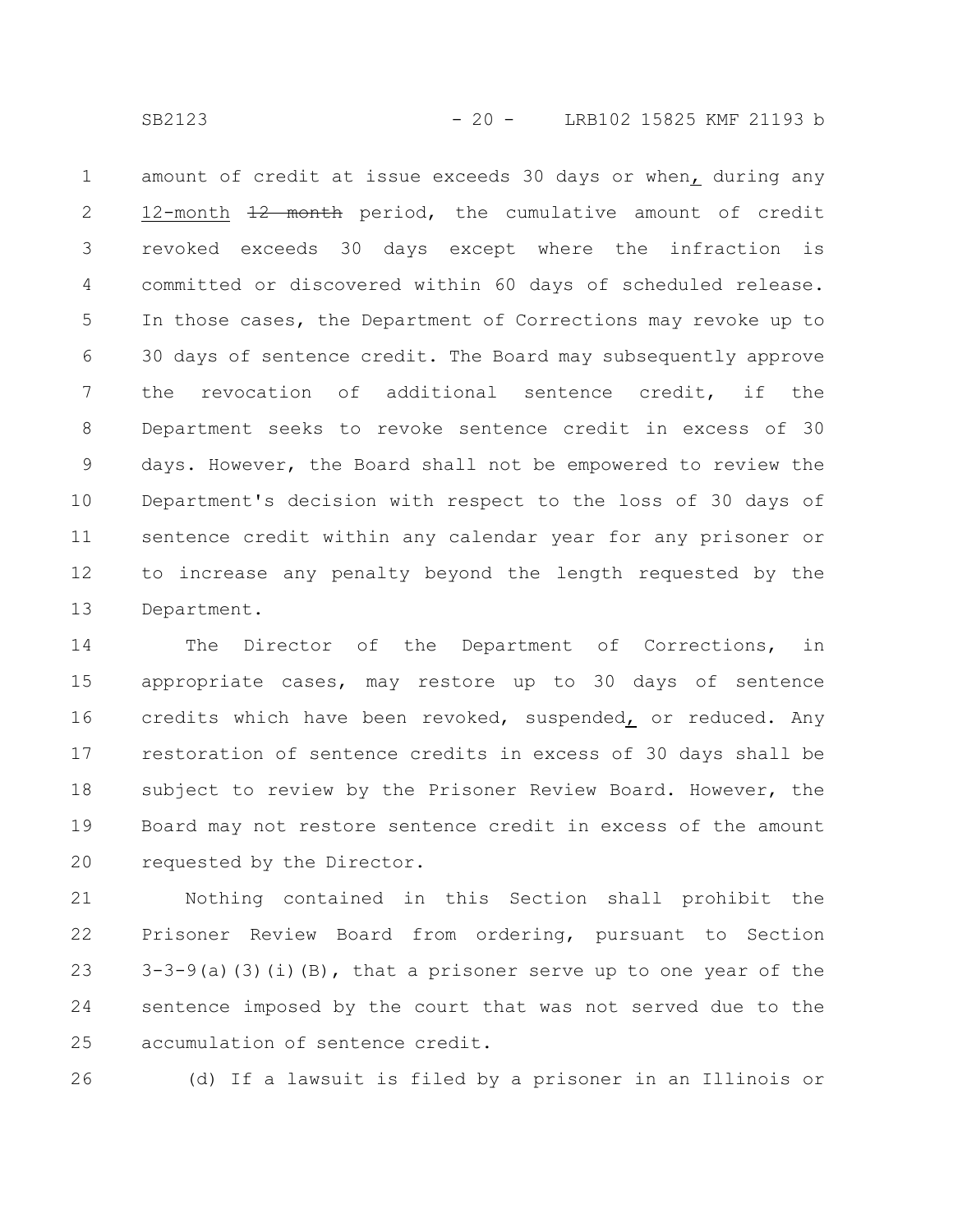SB2123 - 21 - LRB102 15825 KMF 21193 b

federal court against the State, the Department of Corrections, or the Prisoner Review Board, or against any of their officers or employees, and the court makes a specific finding that a pleading, motion, or other paper filed by the prisoner is frivolous, the Department of Corrections shall conduct a hearing to revoke up to 180 days of sentence credit by bringing charges against the prisoner sought to be deprived of the sentence credits before the Prisoner Review Board as provided in subparagraph (a)(8) of Section 3-3-2 of this Code. If the prisoner has not accumulated 180 days of sentence credit at the time of the finding, then the Prisoner Review Board may revoke all sentence credit accumulated by the prisoner. 1 2 3 4 5 6 7 8 9 10 11 12 13

For purposes of this subsection (d): 14

(1) "Frivolous" means that a pleading, motion, or other filing which purports to be a legal document filed by a prisoner in his or her lawsuit meets any or all of the following criteria: 15 16 17 18

(A) it lacks an arguable basis either in law or in fact; 19 20

(B) it is being presented for any improper purpose, such as to harass or to cause unnecessary delay or needless increase in the cost of litigation; 21 22 23

(C) the claims, defenses, and other legal contentions therein are not warranted by existing law or by a nonfrivolous argument for the extension, 24 25 26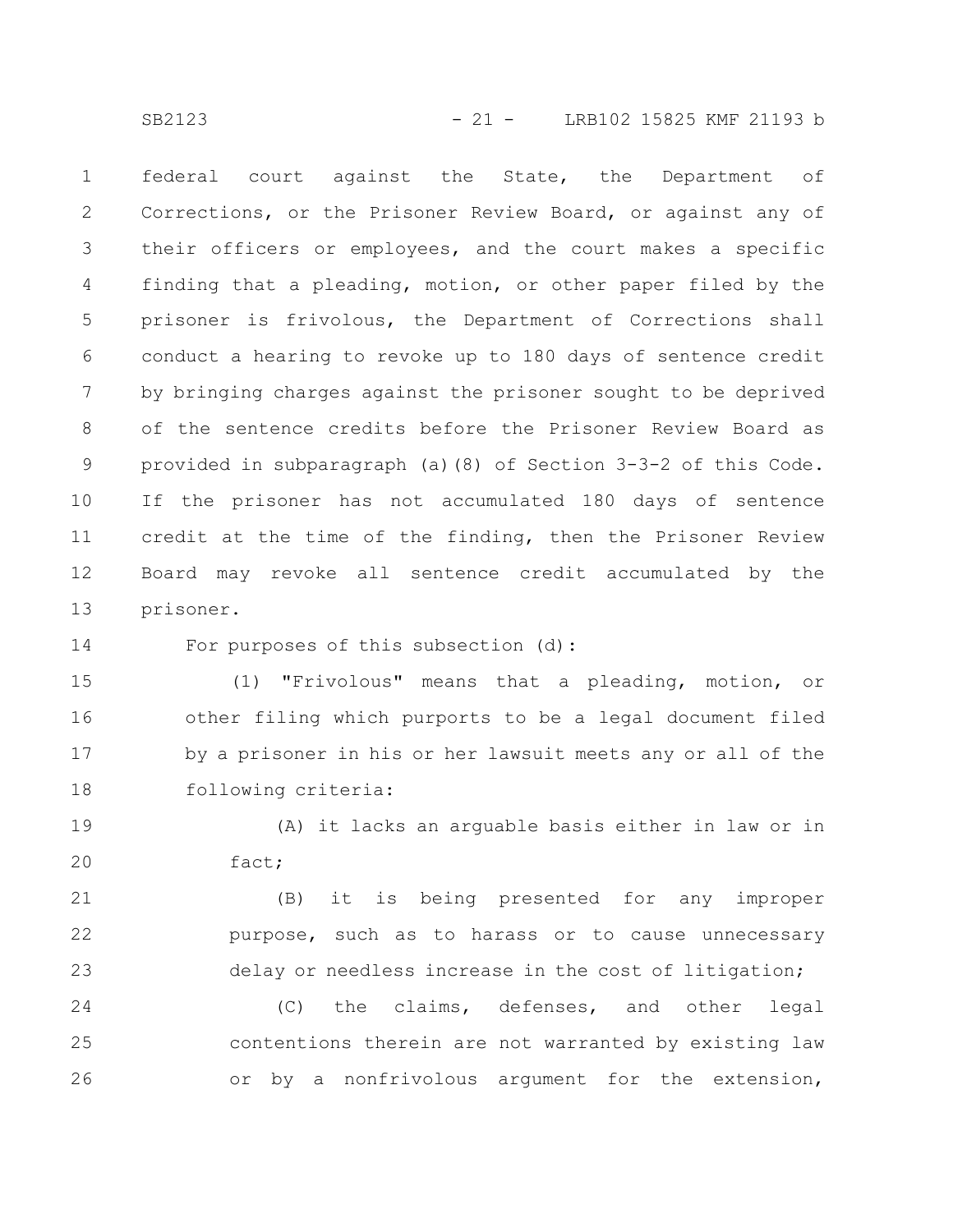modification, or reversal of existing law or the establishment of new law; 1 2

(D) the allegations and other factual contentions do not have evidentiary support or, if specifically so identified, are not likely to have evidentiary support after a reasonable opportunity for further investigation or discovery; or 3 4 5 6 7

(E) the denials of factual contentions are not warranted on the evidence, or if specifically so identified, are not reasonably based on a lack of information or belief. 8 9 10 11

(2) "Lawsuit" means a motion pursuant to Section 116-3 of the Code of Criminal Procedure of 1963, a habeas corpus action under Article X of the Code of Civil Procedure or under federal law (28 U.S.C. 2254), a petition for claim under the Court of Claims Act, an action under the federal Civil Rights Act (42 U.S.C. 1983), or a second or subsequent petition for post-conviction relief under Article 122 of the Code of Criminal Procedure of 1963 whether filed with or without leave of court or a second or subsequent petition for relief from judgment under Section 2-1401 of the Code of Civil Procedure. 12 13 14 15 16 17 18 19 20 21 22

(e) Nothing in Public Act 90-592 or 90-593 affects the validity of Public Act 89-404. 23 24

(f) Whenever the Department is to release any inmate who has been convicted of a violation of an order of protection 25 26